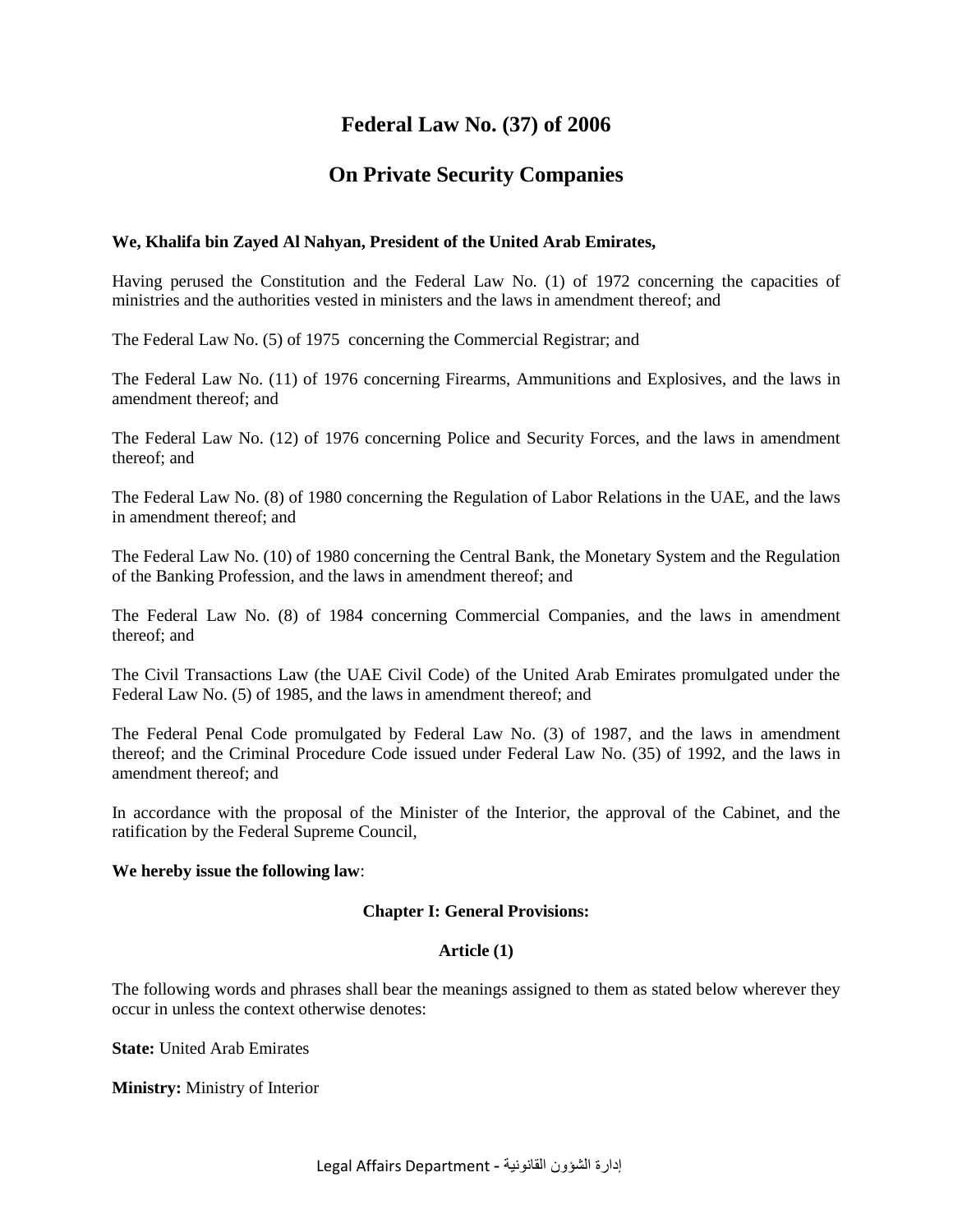## **Minister:** Minister of Interior

**General Directorate of Police:** the General Headquarters or General Directorate of Police in each emirate.

**Competent Authority:** a Department or Section at the Ministry or the General Directorate of Police who is competent in the handling, supervision and follow-up with the work of private security companies.

**Concerned Authority**: the competent licensing authorities in the concerned emirate.

**Company:** the security company, institution, or any government agency that provides security service either independently or along with other activities.

**Training Institute:** the security training institute, school, or center approved and licensed by the Ministry or the General Directorate of Police.

Security Employee: a full or part-time director, officer, security advisor, trainer, supervisor, cash-intransit guard, VIP guard, buildings, facilities, events, celebrations and activities; or any person related to the security service as set out in the provisions of this law.

**Training Course:** the security training program approved by the Ministry.

## **Article (2)**

The provisions of this law shall apply to the Company, whether offering such services as independent business or with other commercial activities.

### **Article (3)**

It is prohibited to create a company or to grant license to any company authorizing it to engage in any security services before obtaining the security clearance from the Competent Authority and completing the required procedures in accordance with the terms and conditions determined by the executive regulations of this law.

## **Article (4)**

The Company is committed to completing the incorporation or licensing procedures within six (6) months from the date of issuance of the security clearance, otherwise the clearance is considered null.

### **Article (5)**

The Minister, or his authorized representative, may cancel the security clearance of the Company or stop its activity at any time should any of the conditions upon which it was granted the security clearance be lost, or if it surpasses its designated tasks provided for in the executive regulations of the law herein, or if the clearance was issued based on inaccurate information. The Concerned Authorities shall be notified in order to take the necessary measures to cancel the license issued to the Company.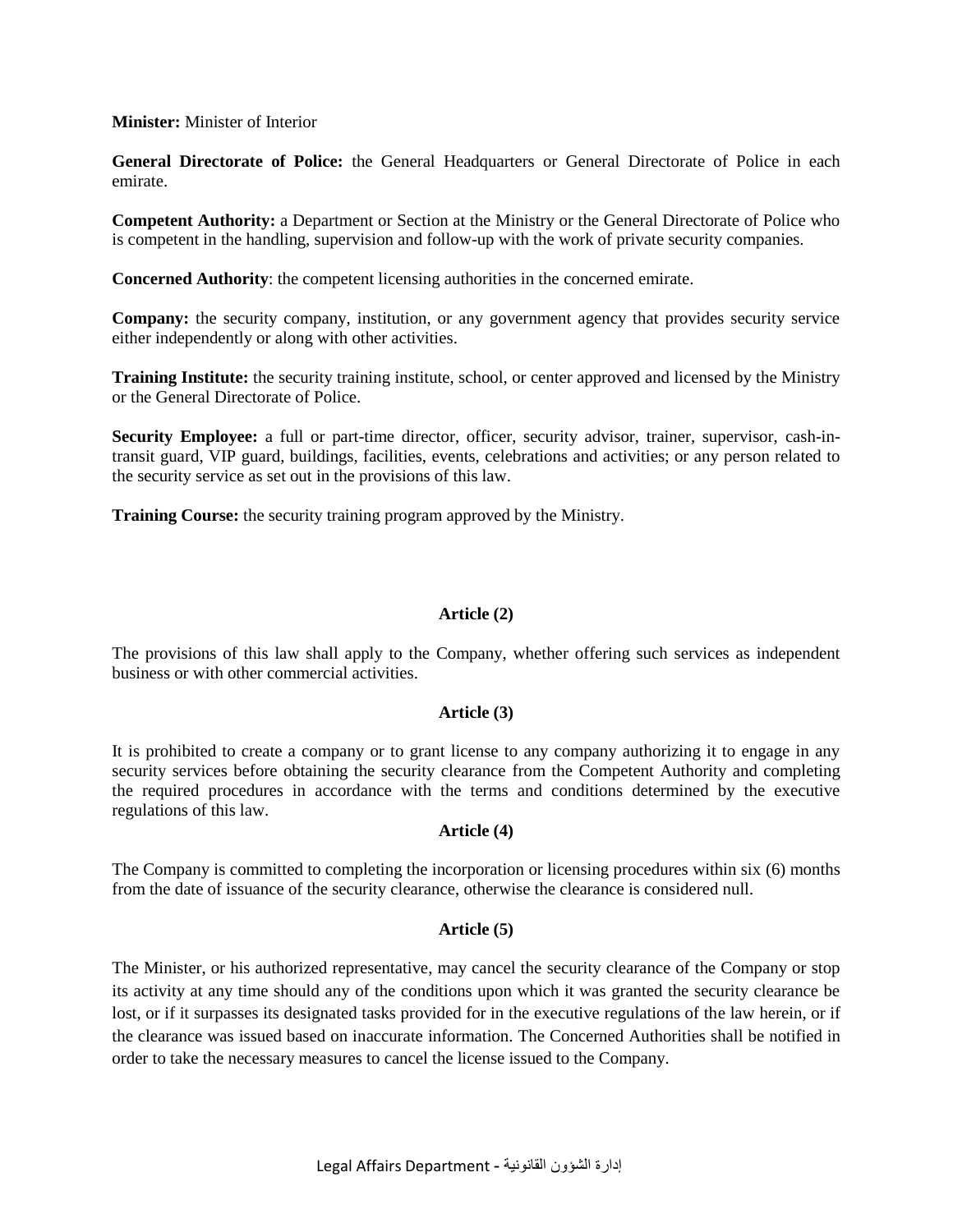### **Article (6)**

The Company should have a registered headquarter office approved by the competent and concerned authorities. This registered office shall conform to the conditions and be equipped with the appropriate equipment to perform the work as determined by the executive regulations of the law herein.

## **Article (7)**

The Company shall be committed to providing the Competent Authority with all the data and information as required by the executive regulations of the law herein.

## **Article (8)**

The security clearance, licenses and annual renewal issuance fees, and any other fee decisions shall be determined by the Cabinet on the proposal of the Minister.

# **Chapter II: Company Activity:**

## **Article (9)**

The Company's activity shall be limited to the emirate in which it has been licensed, and the Company may not work in another emirate before obtaining a license from that emirate, except for the transfer of funds or precious materials between the emirates and for the VIP guard when traveling within the emirates; this is in accordance with the terms and conditions as determined by the executive regulations of this law.

# **Article (10)**

The Company's activity shall be limited to the security service category as determined in the license and may not provide any other security service before obtaining a security clearance for the exercise of that service. The executive regulations of the law herein shall determine the security services categories.

# **Article (11)**

The Company may not hire the Security Employee before obtaining the approval of the Competent Authority and meeting the regulations and conditions as specified in the regulations of this law.

# **Article (12)**

The Company's scope of business is limited to preventive security protection without carrying out any direct judicial police work.

# **Article (13)**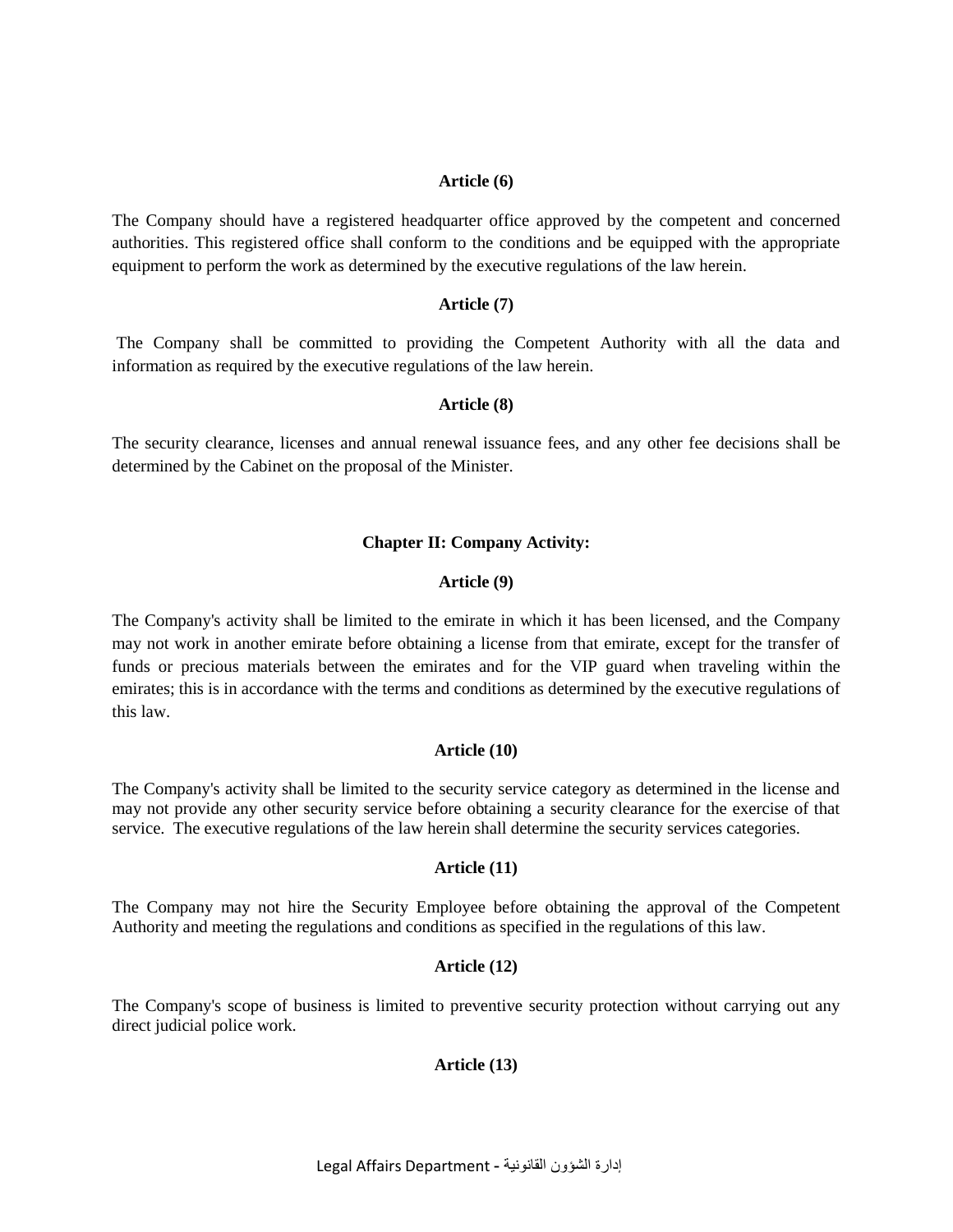The Company shall be committed to fully coordinating with the Competent Authority in order to ensure that the Company's activities do not conflict with any planned security measures.

### **Article (14)**

The Company is committed to providing the means of transport that will enable it to perform its work, provided that such means meet the regulations and conditions as specified by the executive regulations of this law.

#### **Article (15)**

The Company should establish a call center at its headquarters using wired and wireless communication devices licensed by the Concerned Authorities.

### **Article (16)**

The employees of the Company are prohibited from acquiring or bearing any firearms, or any part thereof. This ban or license regarding the firearms, or any part thereof, is subject to the terms and conditions as determined by the executive regulations of this law.

### **Article (17)**

The Company is committed to enrolling the Security Employee in a Training Course to be implemented by the Training Institute in accordance with the terms and conditions as determined by the executive regulations of the law herein.

### **Article (18)**

The Company shall provide the Security Employee with a uniform that is distinctly dissimilar from the uniforms of the armed forces and the police in accordance with the specifications, regulations and conditions as determined by the executive regulations of this law.

#### **Article (19)**

The Company shall be committed to keeping and maintaining all of its organizational and employee records according to the decision of the executive regulations of this law. The Competent Authority is whereby allowed access to these records and may conduct an audit at any time.

### **Chapter III: Sanctions: Article (20)**

Subject to harsher penalties as provided for in any other law, whoever contravenes with the provisions of this law and its executive regulations shall be punished by imprisonment and subject to a fine of no less than twenty thousand dirhams (AED 20,000). Should the infringement be repeated, the penalty shall be doubled, with the possibility of canceling the company's license.